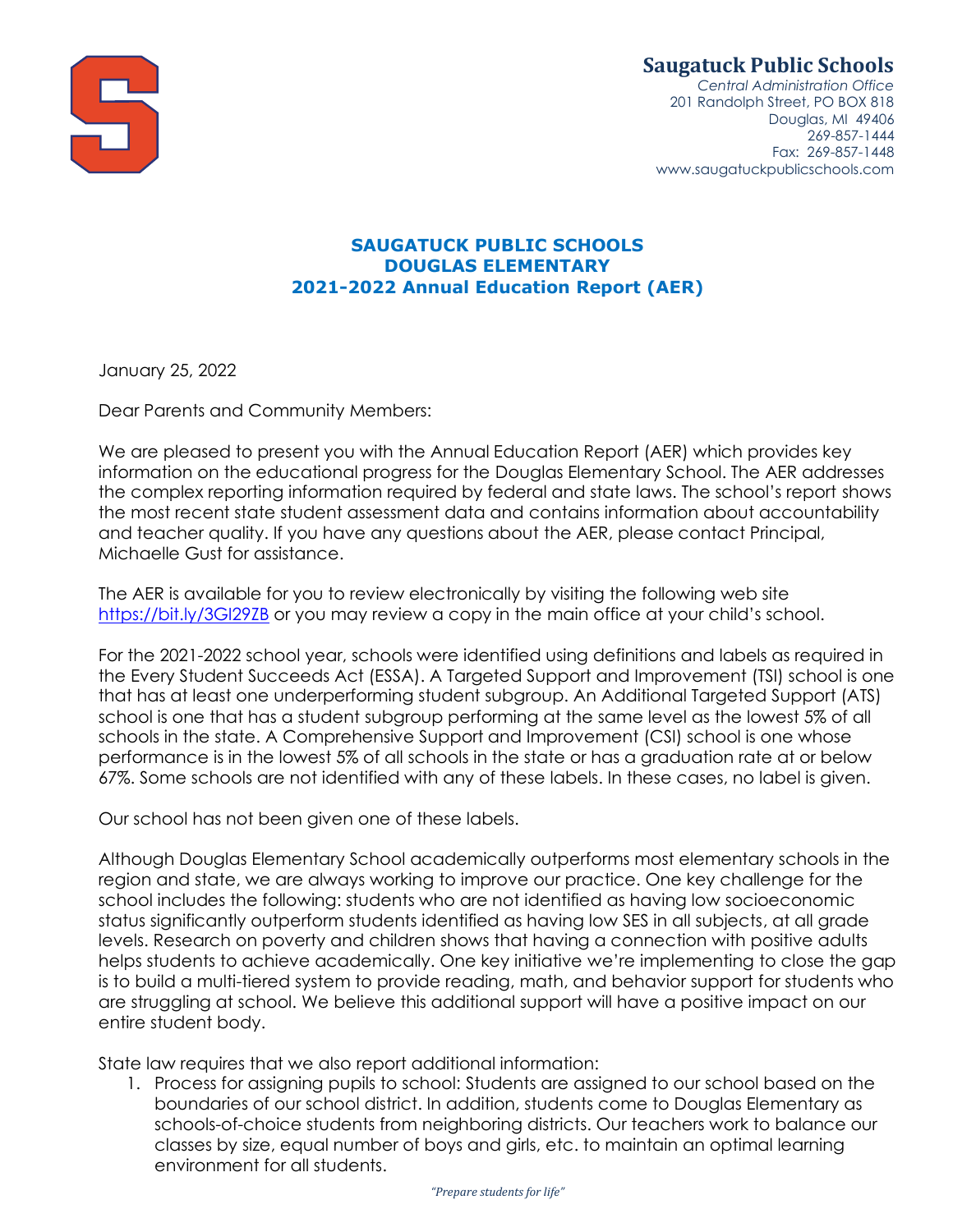- 2. School Improvement Plan: Our School Improvement Plan serves as the framework to guide our efforts to improve in all curricular areas. Our teachers research and analyze data annually to adapt our curriculum to meet the needs of our students.
- 3. Specialized Schools: We do not provide a specialized school.
- 4. Core Curriculum: At Douglas Elementary School we meet the requirements of the state's Common Core standards. The standards can be reviewed by visiting the Michigan Department of Education website at http;//www.michigan.gov/mde
- 5. Student Achievement: Student achievement results on the Michigan Student Test for Educational Progress include the following:

## **2020 English-Language Arts MSTEP**

ELA 3rd Grade 63% proficient – ISD 61%; State 43%. ELA 4th Grade 75% proficient – ISD 60%; State 44%. ELA 5<sup>th</sup> Grade 55% proficient – ISD 61%; State 44%. Subgroups: Male 3<sup>rd</sup> 53%; 4<sup>th</sup> 68%; 5th 57%. Female 3rd 76%; 4th 86%; 5th 54%. Low SES 3rd 43%; 4th 63%; 5th 39%. Disabled – not enough to make a subgroup.

#### **2020 Math MSTEP**

Math 3rd Grade 66% proficient – ISD 57%; State 42%. Math 4th Grade 73% proficient – ISD 52%; State 37%. Math 5<sup>th</sup> Grade 37% proficient – ISD 44%; State 30%. Subgroups: Male 3<sup>rd</sup> 65%; 4th 79%; 5th 40%. Female 3rd 68%; 4th 67%; 5th 33%. Low SES 3rd 52%; 4th 63%; 5th 26%. Disabled – not enough to make a subgroup.

#### **2020 Science MSTEP**

Science 5<sup>th</sup> Grade 43% proficient – ISD 40%; State 29%. Subgroups: Male 47%; Female 39%; Low SES 27%; Disabled – not enough to make a subgroup.

#### **2020 Social Studies MSTEP**

Social Studies 5th Grade 24% proficient – ISD 24%; State 16%. Subgroups: Male 33%; Female 16%; Low SES 12%; Disabled – not enough to make a subgroup.

#### **2019 English-Language Arts MSTEP**

ELA 3rd Grade 64% proficient – ISD 64%; State 45%. ELA 4th Grade 76% proficient – ISD 65%; State 46%. ELA 5<sup>th</sup> Grade 69% proficient – ISD 63%; State 46%. Subgroups: Male 3<sup>rd</sup> 69%; 4<sup>th</sup> 73%; 5th 50%. Female 3rd 58%; 4th 86%; 5th 66%. Low SES 3rd 50%; 4th 63%; 5th 50%. Disabled – not enough to make a subgroup.

#### **2019 Math MSTEP**

Math 3rd Grade 68% proficient – ISD 63%; State 47%. Math 4th Grade 75% proficient – ISD 59%; State 42%. Math 5th Grade 51% proficient – ISD 50%; State 35%. Subgroups: Male 3rd 73%; 4th 77%; 5th 58%. Female 3rd 63%; 4th 72%; 5th 45%. Low SES 3rd 56%; 4th 58%; 5th 23%. Disabled – not enough to make a subgroup.

#### **2019 Social Studies MSTEP**